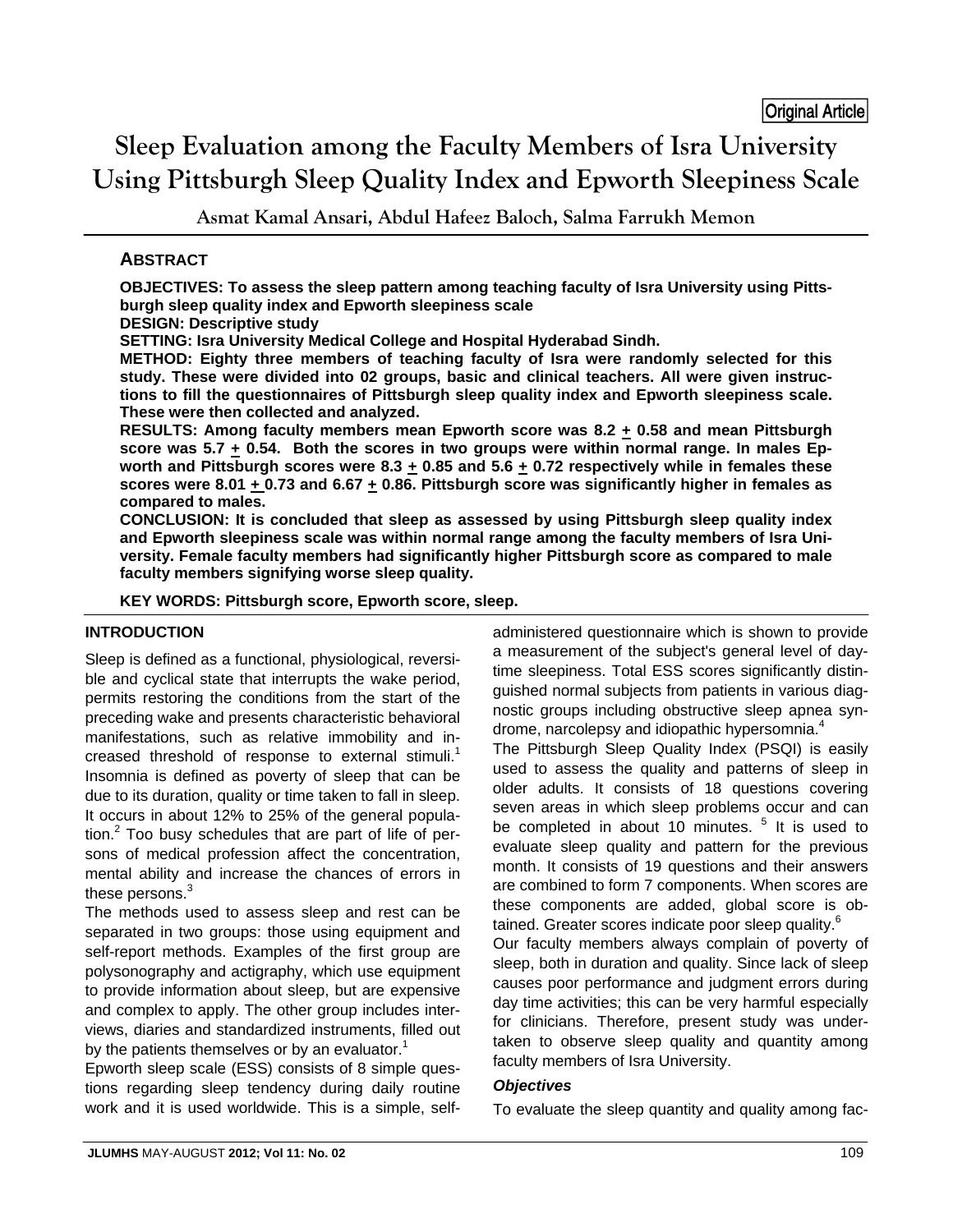ulty members of Isra University and to compare these between members of basic sciences and clinical sciences as well as between male and female members. To identify any sleep problem among faculty members of Isra university.

## **MATERIALS AND METHODS**

Eighty three teaching faculty members of basic sciences and clinical sciences were included in our study. The selection criteria were;

Faculty members working here for more than one year Faculty members having normal physical and mental health

Clinician doing regular evening practice

Basic sciences teachers not involved in clinical practice

All ages and both sexes were included

Following subjects were excluded from the present study;

Those taking sleeping drugs regularly

Those with physical or psychological problems affecting sleep

Those whose life pattern has recently changed e.g. change of house, marriage, childbirth, death of close relative, etc

After permission from ethical committee and informed consent from subjects, printed proforma with Epworth sleep scale<sup>4</sup> and Pittsburgh sleep quality index<sup>5</sup> were distributed among all subjects. Each proforma contained instructions / guidelines for filling it.

Properly filled proforma were collected and two scales were evaluated.

Data were analyzed by SPSS (Statistical Packages for Social Sciences) version 16.0. Chi- square test and Z – test of proportion was used for comparison of qualitative output response. Mean, SD and SEM  $\pm$  was calculated by the help of measures of central tendency and measures of dispersion. Statistical significance was taken at p< 0.05.

## **RESULTS**

Total 83 teaching faculty members were selected for this study. Their mean age was 45.66+12.3 years. Among faculty members mean Epworth score was 8.2 + 0.58 and mean Pittsburgh score was 5.7 + 0.54

In male faculty members Epworth and Pittsburgh scores were  $8.3 + 0.85$  and  $5.6 + 0.72$  respectively while in female faculty members these scores were 8.01 + 0.73 and 6.67 + 0.86. Pittsburgh score was significantly higher in females as compared to males  $(P=0.02)$ .

There were 42 subjects from basic side and 41 from

clinical side. In faculty members of basic side Epworth and Pittsburgh scores were 7.5 + 0.63 and 5.24+0.58 respectively (P=0.094) while in faculty members of clinical side these scores were  $8.9 + 0.52$  and  $6.17 +$ 0.5 (0.229). There was no significant difference in the two scores between the faculty members of basic and clinical side.

**Table I** shows score of individual components of Pittsburgh sleep quality index in basic and clinical side teachers. There was no significant difference in any component between two groups. **Table II** shows sex wise score of individual components of Pittsburgh sleep quality index in basic side teachers. Component C5 and C7 were significantly higher in female faculty members. **Table III** shows sex wise score of individual components of Pittsburgh sleep quality index in clinical side teachers. There was no significant difference in any component between two groups.

| TABLE I: INDIVIDUAL COMPONENT SCORE IN     |
|--------------------------------------------|
| PITTSBURGH SLEEP INDEX IN BASIC AND CLINI- |
| <b>CAL TEACHER</b>                         |

| <b>Component</b> | <b>Component Score</b> |                 |  |
|------------------|------------------------|-----------------|--|
|                  | <b>Basic</b>           | <b>Clinical</b> |  |
| C <sub>1</sub>   | .74                    | .93             |  |
| C <sub>2</sub>   | .90                    | 1.1             |  |
| C <sub>3</sub>   | 1.48                   | 1.66            |  |
| C <sub>4</sub>   | .19                    | .17             |  |
| C <sub>5</sub>   | .81                    | .95             |  |
| C <sub>6</sub>   | .21                    | .24             |  |
| C <sub>7</sub>   | .68                    | 1.12            |  |

**TABLE II: SEX WISE INDIVIDUAL PITTSBURGH SLEEP INDEX SCORE IN BASIC TEACHERS** 

| Component      | <b>Component Score</b> |               |
|----------------|------------------------|---------------|
|                | <b>Male</b>            | <b>Female</b> |
| C <sub>1</sub> | .6                     | 01            |
| C <sub>2</sub> | .72                    | 1.25          |
| C <sub>3</sub> | 1.6                    | 1.38          |
| C <sub>4</sub> | .12                    | .31           |
| C <sub>5</sub> | .68                    | $1.06*$       |
| C <sub>6</sub> | .36                    | .00           |
| C <sub>7</sub> | .36                    | $1.69*$       |

\*P value < 0.05 as compared to male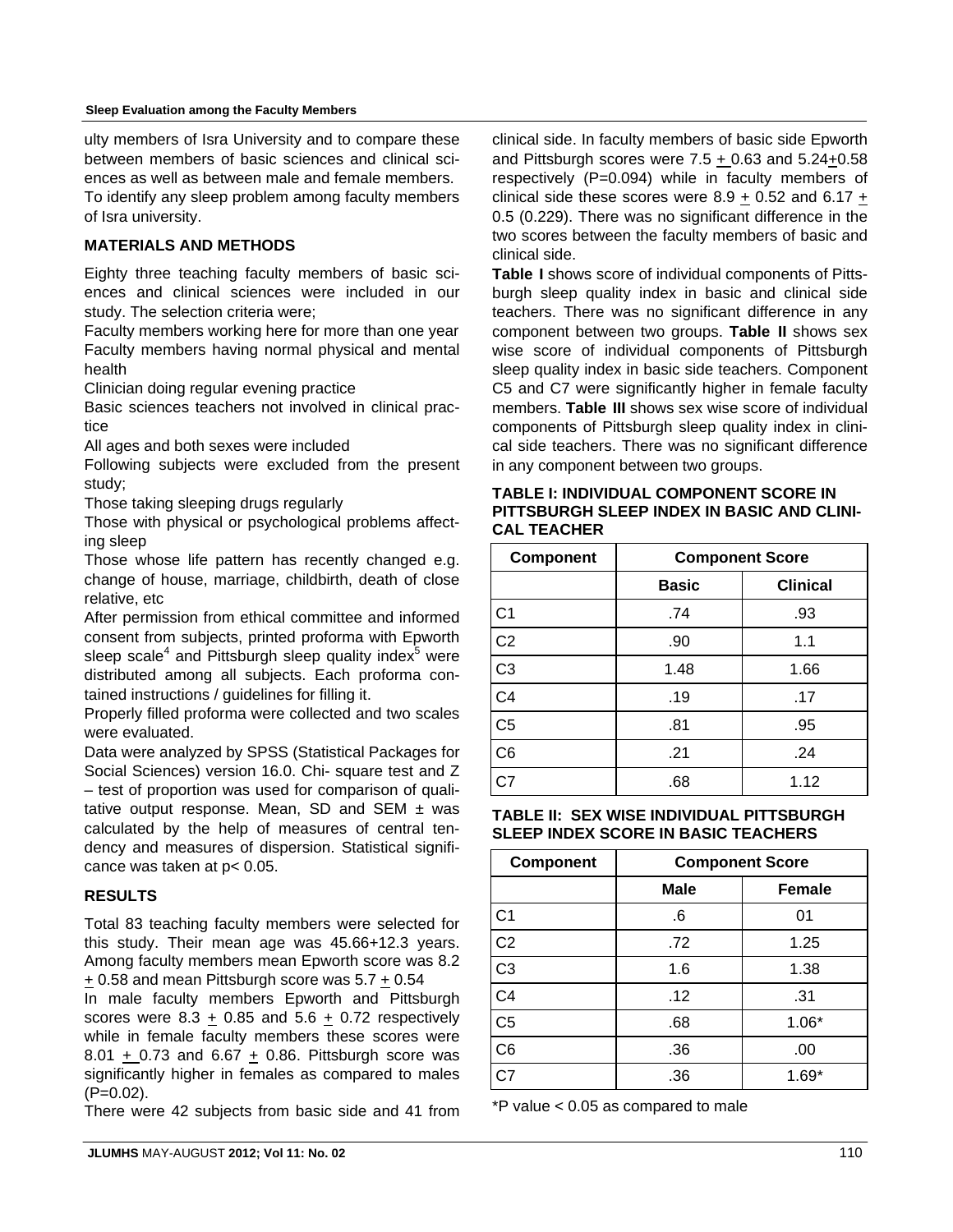| <b>Component</b> | <b>Component Score</b> |        |  |
|------------------|------------------------|--------|--|
|                  | Male                   | Female |  |
| C <sub>1</sub>   | .72                    | 1.18   |  |
| C <sub>2</sub>   | 1.00                   | 1.18   |  |
| C <sub>3</sub>   | 1.84                   | 1.29   |  |
| C <sub>4</sub>   | .08                    | .29    |  |
| C <sub>5</sub>   | .84                    | 1.06   |  |
| C <sub>6</sub>   | .12                    | .41    |  |
| C7               | 1.08                   | 1.12   |  |

#### **TABLE III: SEX WISE INDIVIDUAL PITTSBURGH SLEEP INDEX SCORE IN CLINICAL TEACHERS**

# **DISCUSSION**

This study was conducted at Isra University Hyderabad. Eighty three faculty members of Isra University were included in this study. All subjects were asked to fill a Proforma having Epworth and Pittsburgh sleep scales. These performas were then collected and analyzed. The aim of this study was to assess the sleep pattern among the faculty members of Isra University.

Epworth Sleepiness Scale (ESS) gives the tendency to sleep during routine daily works. Its scores range from 0 to 24, with higher scores indicating greater sleepiness. In the present study, mean Epworth score was 8.19+3.8. There are no reference values available for our population. The reference range is between 0 to 9 as a whole  $5$  while normal range in Australia is 4.6, in USA 4.5 and in Italy 4.4. We found no significant difference in Epworth score between males and females faculty members. Epworth Sleepiness Scale (ESS) is within normal limits in many people having sleep problems. A score value of 10 or more has been found in about 10-20% of normal general population. It has been reported that this score does not differ with sex or age.<sup>7</sup>

Knutson KL et al (2006) in their study of more than 600 participants, aged 38 to 50 years, from the Chicago site of the Coronary Artery Risk Development in Young Adults (CARDIA) found a mean ESS score as  $7.4 \pm 4.3$ .

Although the faculty members of our institution often complain of too less sleep, their ESS was within normal limits but on the higher side.

Pittsburgh sleep quality index (PSQI) gives sleep estimation that is measured by the subject himself <sup>5</sup>. It is used to evaluate sleep quality and pattern for the previous month. It consists of 19 questions and their answers are combined to form 7 components. When scores of these components are added, global score is obtained. Greater scores indicate poor sleep

quality.<sup>6</sup> Normal average component values range from 0 to 3 and global scores range from 0 to 21. In the present study, the mean psqi in faculty members was 5.7+ 0.54. It is reported that a global score of 5 or more indicates poverty of sleep quality; the greater the score, the poorer the quality.

Knutson KL et al (2006) in their study of more than 600 participants, aged 38 to 50 years, from the Chicago site of the Coronary Artery Risk Development in Young Adults (CARDIA) found a mean PSQI as 5.5+3.1.

Faculty members described their sleep problems and attributed these to their long working hours, busy schedules, frustration attributed to students and patients, complete lack of recreation, financial problems in basic sciences faculty, and attitude of administration.

Among the component scores, components C5 and C7 were significantly increased in females in the present study. These indicate sleep disturbances and day time problems due to sleep disturbance. Female subjects complained of short duration of sleep, and day time problems resulting from it. Cut off scores are not available for component scales. <sup>8</sup>

Higher PSQI scores are associated with female sex, greater psychological distress, and greater sleep disturbance on sleep diaries.<sup>9</sup> The probable reason for higher sleep problem in our faculty members include additional house hold duties and adverse working environment. Using cutoff point of 5.5 in PSQI, high strain job subjects are less likely to have good quality sleep compared with those having lower strain at workplaces after adjustment of potential cofounders.<sup>10</sup> Aloba et all (2007) found that PSQI was of moderate value in screening for insomnia, with the best cut-off score at 5 among students of Nigeria as compared to western culture. $1$ 

Léger D et al (2002) observed that compared to good sleepers, severe insomniacs reported more medical problems, had more physician-office visits, were hospitalized twice as often, and used more medication.<sup>12</sup> Severe insomniacs had a higher rate of absenteeism, missing work twice as often as did good sleepers. They also had more problems at work.

Qureshi et al (2010) during their study on residents of pediatric medicine at Lahore observed that continuous long stretch of duty causes significant deterioration in cognitive and behavioral status of residents.<sup>13</sup> The residents themselves are unable to appreciate this deterioration.

Both scores were also compared between clinicians and faculty members of basic sciences. No significant difference was found for these scores between two groups. No such study is available in the past.